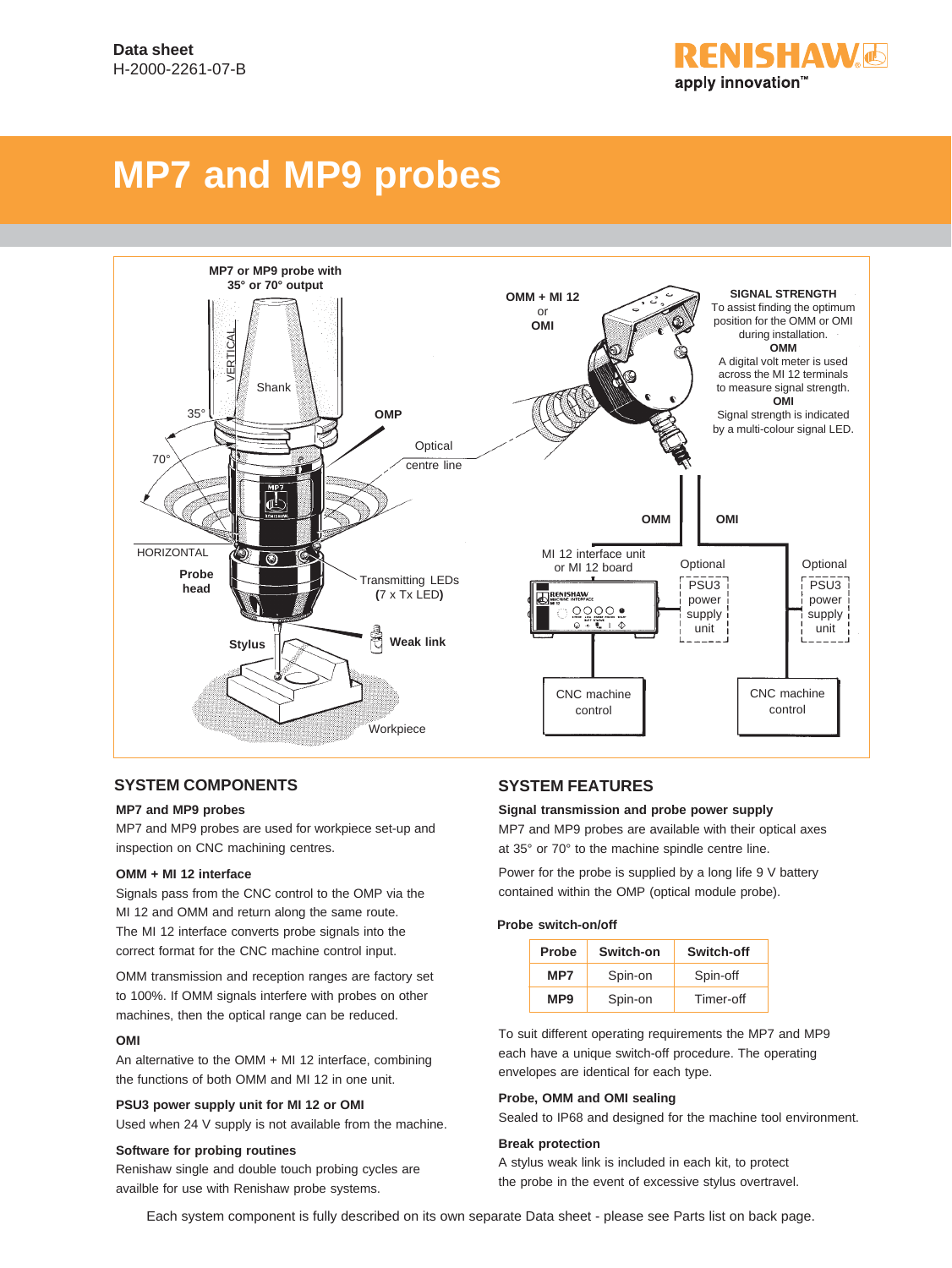### **Installation - probes with 35° or 70° output**



#### **OPERATING RANGE**

| Minimum        | $10 \text{ mm}$ | $(0.39)$ in) |
|----------------|-----------------|--------------|
| <b>Maximum</b> | 3 m             | (9.84 ft)    |

#### **OPERATING ENVELOPE**

Natural reflective surfaces within the machine may increase the signal transmission range. Coolant residue accumulating on the OMP LEDs and OMM/OMI window, will have a detrimental effect on transmission performance. Wipe clean as often as is necessary to maintain unrestricted transmission. The OMP and OMM/OMI may deviate from the optical centre line, provided opposing light cones always overlap with transmitters and receivers mutually in each others field of view (eye to eye).

#### **WARNING**

If two systems are operating in close proximity, take care to ensure that signals transmitted from the OMP on one machine, are not received by the OMM or OMI on the other machine, and vice versa. The OMM/OMI may have to be shielded from direct light sources.

#### **MP7-9 with centre ball - optional**



Shank dimensions

**MP7-9 with adjusting plate assembly**

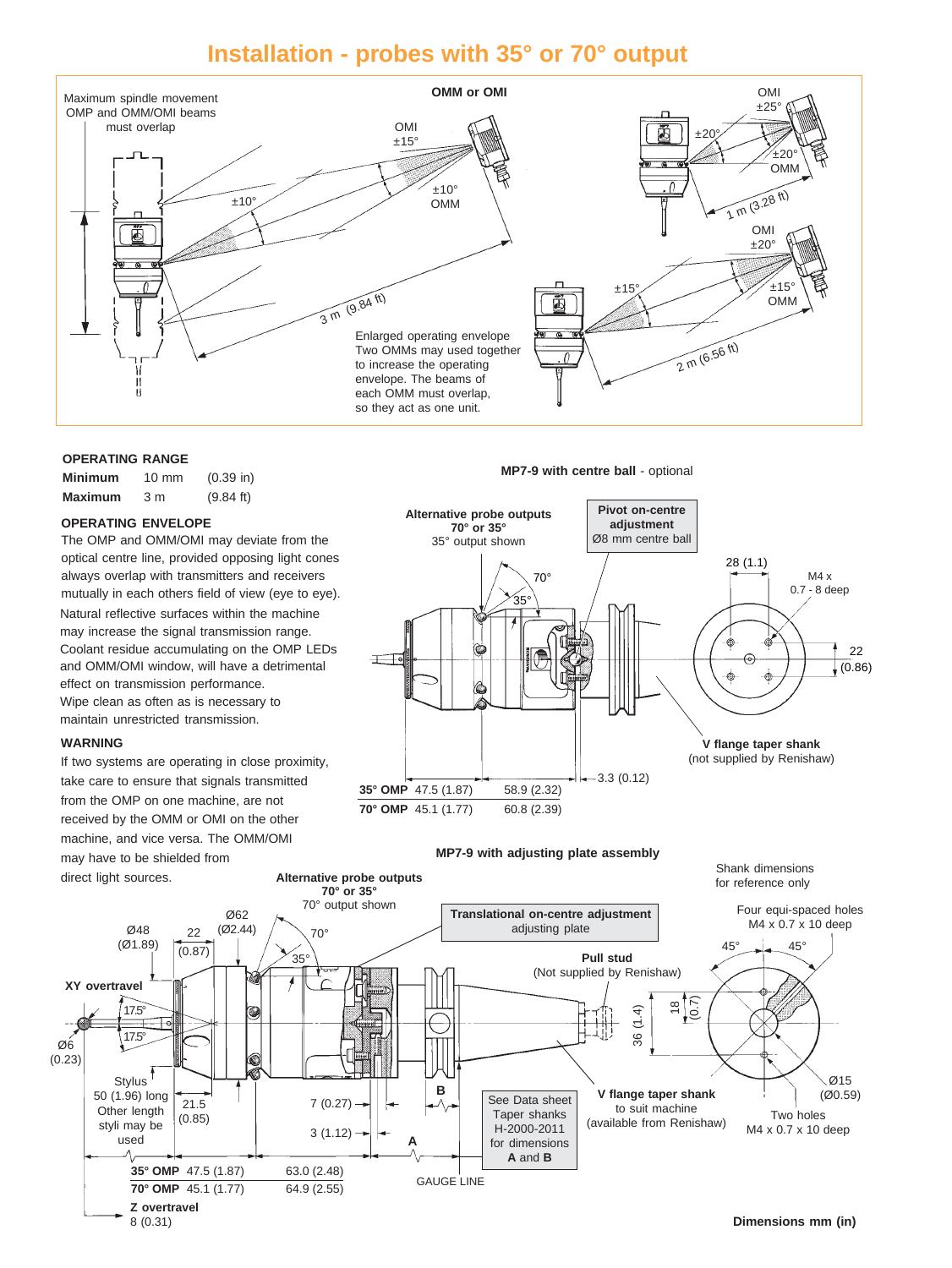### **System operation**

#### **CAUTION**

**It is imperative that the program selected to 'drive' the probe has been verified. Incorrect programming could result in damage to the machine, workpiece and probe system.**

The probe is programmed for use as any other tool in the system. Prior to a probing cycle, the probe is transferred from the tool magazine to the machine spindle for a workpiece set-up or inspection routine.

#### **Modes of operation**

**Stand-by mode** - The probe OMP uses a small current while passively waiting for switch on.

**Operating mode** - Activated by switch on. Probe signals are only transmitted during the operating mode.

#### **MP7 probe**

#### **Switch on**

The probe is mounted in the machine spindle and spun for a minimum of 1 second, and a maximum of 4 seconds, at 500 rev/min ±10%. A centrifugal switch switches the probe to operating mode.

#### **Switch off**

To switch off after use spin the probe for a minimum of 1 second, and maximum of 4 seconds, at 500 rev/min ±10%.

#### **MP9 probe**

#### **Switch on**

The probe is mounted in the machine spindle and spun for a minimum of 1 second, and a maximum of 4 seconds, at 500 rev/min ±10%. A centrifugal switch switches the probe to operating mode.

#### **Switch off**

A probe timer automatically switches power off 3 min ±1 min after switch on. Each probe trigger during this active 3 min time segment will reset the probe on for a further 3 min.

#### **MP7 and MP9 time delays**

Following probe switch on, a minimum of 7 seconds must elapse before switch off. A further minimum of 7 seconds must elapse before the probe can be switched on again.



**Transmitting** LEDs 7 x Tx

**Stylus spring pressure adjustment** Only used for special circumstances

e.g. To support heavy styli or if machine vibration is excessive



**Battery life and low battery indication**

Battery life depends on the operating time. When the system is in the operating mode, the MI 12 interface or OMI low battery LED will warn users when the end of battery life is approaching. The machine control may also be programmed to flag up a low battery alarm. After the low battery LED illuminates the probe may be used for a maximum 8 hours at 5% use, after which time the battery voltage drops below the threshold where performance can be guaranteed.

| <b>BATTERY LIFE</b>                                    | <b>STAND-BY</b><br>LIFE. |          | 5% USE - 72 min/day |         |                 | <b>CONTINUOUS LIFE</b> |                    |         |
|--------------------------------------------------------|--------------------------|----------|---------------------|---------|-----------------|------------------------|--------------------|---------|
| <b>EXPECTANCY</b>                                      |                          |          | MP7                 |         | MP <sub>9</sub> |                        | <b>MP7 and MP9</b> |         |
| <b>Battery Type</b>                                    | Minimum                  | Typical  | Minimum             | Typical | Minimum         | Typical                | <b>Minimum</b>     | Typical |
| <b>Alkaline</b><br>™ Duracell MN 1604<br>or equivalent | 458 days                 | 764 davs | 42 days             | 70 days | 33 days         | 50 days                | 53 hrs             | 92 hrs  |

Increase pressure Decrease pressure

+

 $\circledcirc$ 

Ó

-

Q

**OMP**

**Probe head**

### **Probe features**